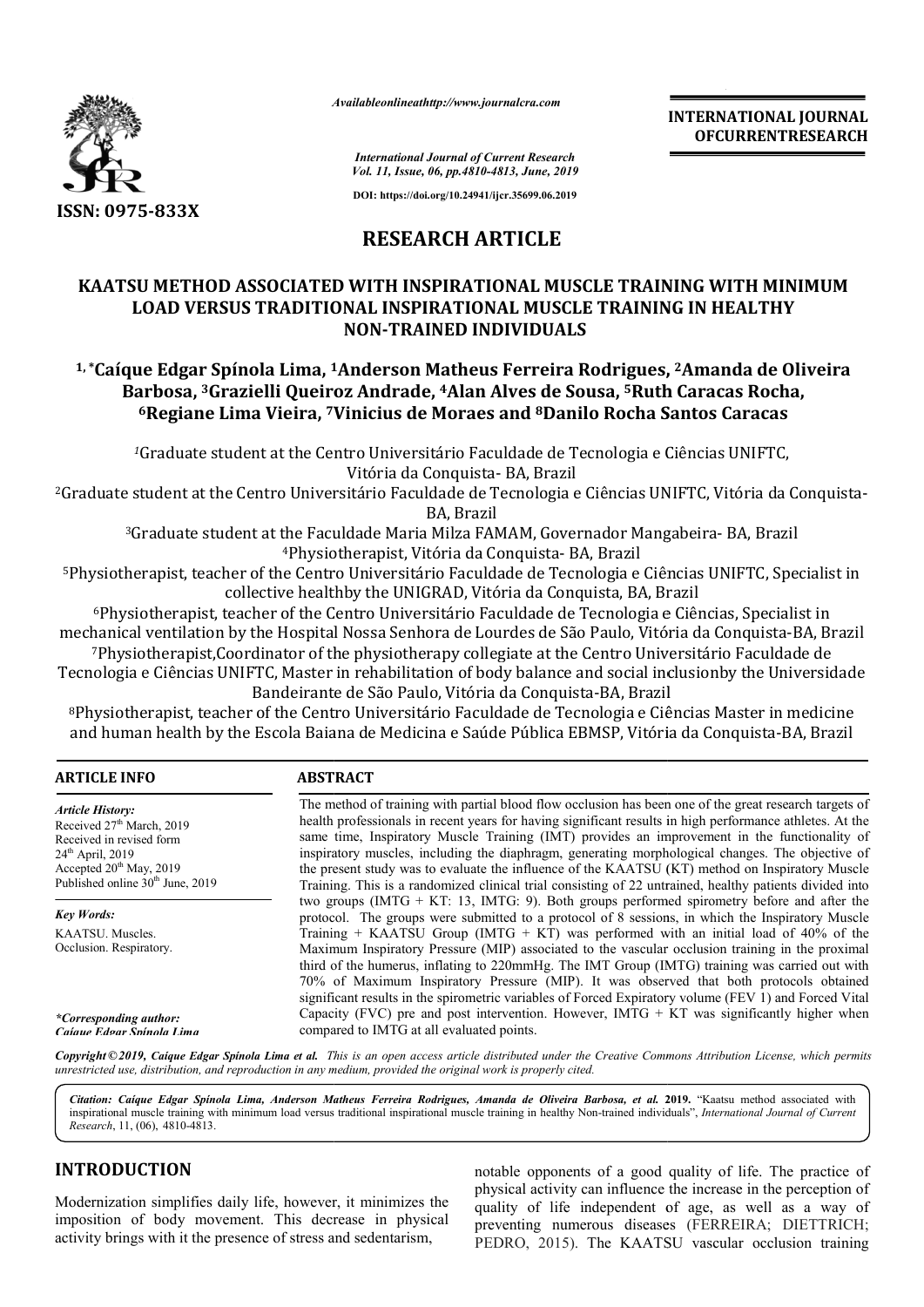method was created in the 1960s by the Japanese scientist Yoshiaki Sato and since then has been used as a training strategy to gain muscle strength and hypertrophy through vascular occlusion that generates muscle hypoxemia, resulting in positive hemodynamic, hormonal and muscular responses (TANIMOTO *ET AL*., 2005). This training was developed to help athletes and non-athletes using the tourniquet reducing blood flow and increasing intramuscular hypoxia, which leads to an increase in the plasma concentration of the GH hormone and consequently in the increase of respiratory muscle strength and hypertrophy, potentiating the training of these individuals. It is generally believed that increased muscle strength and hypertrophy are directly linked to high intensity exercises composed of an average load of 70% of 1 Maximum Repetition (MR) (SATO, 2005). Strength training is one of the most popular forms of exercise and aims to improve an individual's physical fitness as well as the conditioning of athletes by requiring that the body's muscles promote movement or try to move against the opposition of a force usually exerted by some kind of equipment. This type of training has a wide coverage from plyometric exercises to races on slopes, among other approaches against resistance (MOREIRA 2017). Inspiratory muscle training provides improved inspiratory muscle functionality, including in the diaphragm generating morphological changes. It is a way to perform the maintenance of this muscular group, reducing the signs of dyspnea during the efforts, the muscular fatigue, generating an increase of the ventilatory capacity of the patient (VENTRUSCULO; DONADIO, 2015). Thus, the purpose of this study is to evaluate the influence of the KAATSU method on minimal-load inspiratory muscle training and compare it with traditional inspiratory muscle training in healthy untrained individuals.

#### **MATERIALS AND METHODS**

This is a randomized clinical trial consisting of 22 untrained, healthy patients divided into two groups  $(IMTG + KT: 13, ...)$ IMTG: 9). The research was carried out in the pneumology laboratory of the Faculdade de Tecnologia e Ciencias-FTC (College of Technology and Sciences), located in the city of Vitória da Conquista, state of Bahia, Brazil. Men and women aged between 18 and 30 years were used as inclusion criteria, since there is a better physical and metabolic resistance compared to individuals younger than 18 years and older than 30 years, since they are healthier individuals. As an exclusion criteria, participants who missed initial and final evaluations of the protocol, as well as individuals with chronic respiratory diseases, pulmonary neoplasia, those who had regular physical activity for more than 3 months, smokers and users of anabolic steroids. After knowing the objectives and the relevance of the research, as well as the knowledge about the data collection and analysis procedures regarding the authorization of the participants that were part of the research, the CONSENT TERM was signed in two ways. This study obeyed the ethical norms required by Resolution No. 466/2012 of the National Health Council, which deals with researchs involving human beings. In the IMT + KAATSU Group (IMTG + KT), the spirometry was performed using the Sibelmed - Datapip Micro-C Spirometer and performed the inspiratory power test with the PowerBREATHE-K5 before the first session and after the last session. The protocol was then started using the WCS Cardiomed Scientific occlusion apparatus, with dimensions of 7x80 cm, which were used in the upper limbs, using 220 mm / Hg, and there could be no loss of the radial pulse. In case of loss, occlusion values would be attributed primarily lower than initially predicted with the return of the pulse. In case of loss, occlusion values would be attributed primarily lower than initially predicted with the return of the pulse.The middle third of the arm was occluded, right and left, then the participant initiated Inspiratory Muscle Training (IMT), using PowerBREATHE-K5 with 40% predicted maximum inspiratory pressure (MIP) foretold, with 3 repetitions of 30 forced inspirations in an interval of 3 minutes between sets. In the IMT Group (IMTG), spirometry was performed using the Sibelmed-Datapip Micro-C Spirometer and performed the inspiratory power test with the PowerBREATHE-K5 before the first session and after the last session. After that, only the Inspiratory Muscle Training (IMT) was applied without occlusion of the lower and upper limbs, with 70% loading of the predicted Maximum Inspiratory Pressure (MIP), with 3 repetitions of 30 forced inspirations, within a 3 minute interval between the series.

The application of the protocol was done by the researchers and counselors of the research, for a period of 4 weeks, being 2 days a week, totaling 8 service sessions in both groups. The Statistical Package for the Social Sciences SPSS (version 15.0) was used for the statistical analysis. In the descriptive analysis, the mean and standard deviation was performed with numerical variables and categorical variables and there were percentage and absolute values. The Pearson correlation coefficient was used to evaluate the relation between two numerical variables and the Chi-Square method for two categorical dichotomous variables. In the relation between a numerical variable and a dichotomous categorical one, Student's t test was employed in a dependent and independent way.

#### **RESULTS**

The sample consisted of 22 individuals, considered healthy, of both sexes, randomly assigned to two groups,  $IMTG + KT$ with 13 participants submitted to KAATSU associated with IMT, and IMTG with 9 participants who underwent IMT only. The groups' characterization of the sociodemographic clinical profile and their their homogeneity are described in Table 1.

**Table 1. Clinical profile and demographic partner of the sample. Vitoria da Conquista - BA, 2019**

|                          | Groups          |                 |                 |  |
|--------------------------|-----------------|-----------------|-----------------|--|
| Variables                | IMTG+KT         | <b>IMTG</b>     | <i>p</i> -value |  |
|                          | $(n = 13)$      | $(n = 9)$       |                 |  |
| *Age, years              | $25.1 \pm 3.1$  | $23.6 \pm 3.0$  | $0.27*$         |  |
| Weight                   | $69.6 \pm 13$   | $70.2 \pm 15.5$ | $0.92*$         |  |
| Sex, $n$ (%)             |                 |                 |                 |  |
| Male                     | $5(45,5\%)$     | $6(54,5\%)$     | $0.38**$        |  |
| Female                   | 8(72,7%)        | 3(27,3%)        |                 |  |
| Height                   | $172.4 \pm 8.5$ | $167.4 \pm 9.2$ | $0.21*$         |  |
| Systolic blood pressure  | $117.7 \pm 6.6$ | $116.1 \pm 8.6$ | $0.64*$         |  |
| Diastolic blood pressure | $72.2 \pm 9.7$  | $74,6 \pm 6,6$  | $0.49*$         |  |
| Heart rate               | $75.6 \pm 12.0$ | $71.7 \pm 5.2$  | $0.31*$         |  |

\*T-Student test. Independent, \*\*Pearson's chi-square test Source: Research data.

Considering important values for lung function evaluation, oxygen saturation, FEV1 and FVC were evaluated before and after training. The results obtained after the intervention in  $IMTG + KT$  are superior to the results of IMTG in the same period, indicating that the application of IMT + KAATSU can make pulmonary function and gas exchange more efficient.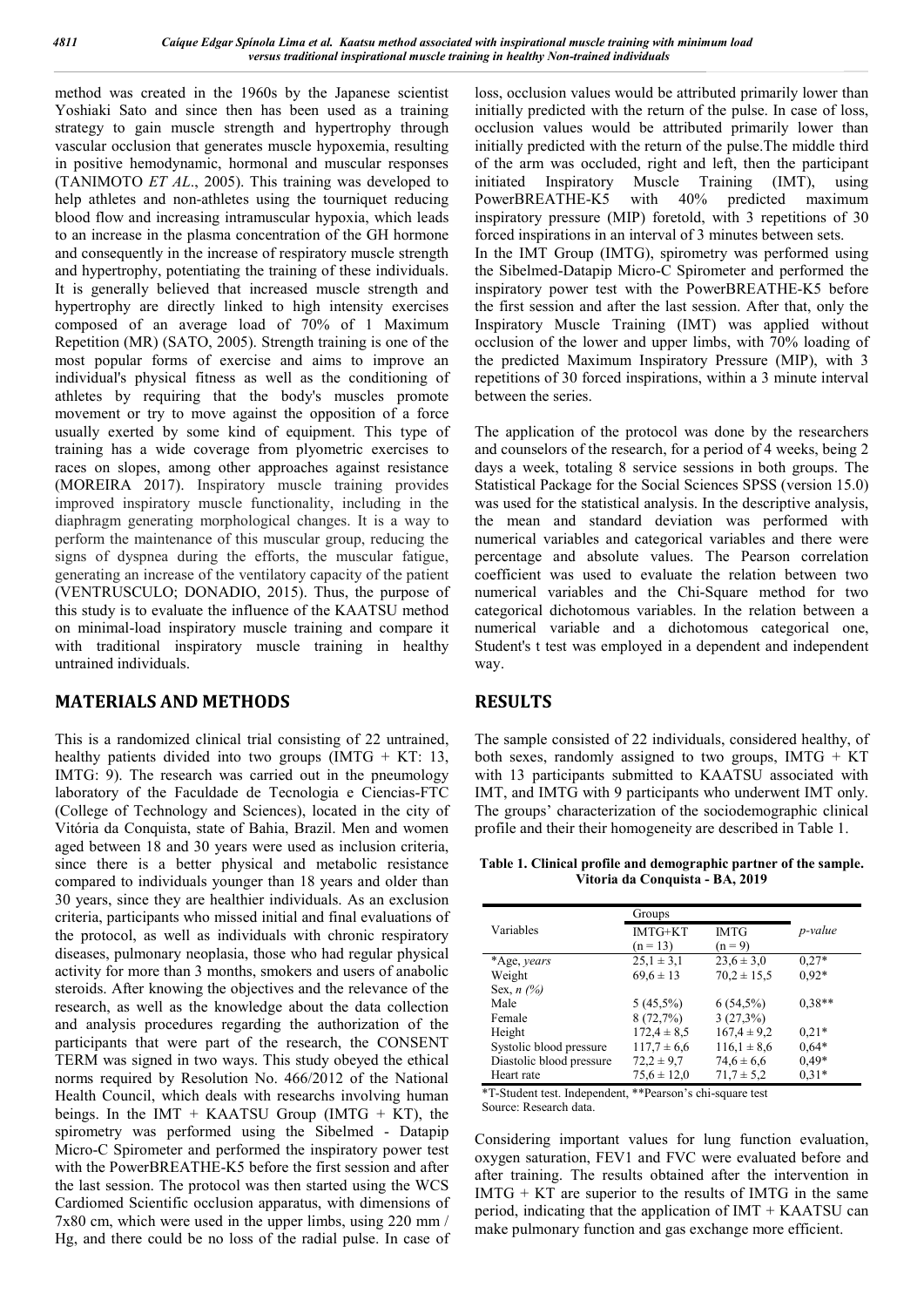| Variable             |             | Average Pre-interv. | Average Post-Interv. | $p^*$      |  |  |
|----------------------|-------------|---------------------|----------------------|------------|--|--|
| Oxygen Sat. $(\% )$  |             |                     |                      |            |  |  |
|                      | IMTG+KT     | $95.8 \pm 1.4$      | $96.0 \pm 1.3$       | $0.36*$    |  |  |
|                      | <b>IMTG</b> | $90.6 \pm 1.9$      | $96.3 \pm 1.0$       | $0.38*$    |  |  |
| FEV <sup>1</sup> (L) |             |                     |                      |            |  |  |
|                      | IMTG+KT     | $4.0 \pm 0.4$       | $4.5 \pm 0.4$        | $0.03*$    |  |  |
|                      | <b>IMTG</b> | $3.6 \pm 0.8$       | $3.8 \pm 0.8$        | $< 0.001*$ |  |  |
| FVC(L)               |             |                     |                      |            |  |  |
|                      | IMTG+KT     | $4.5 \pm 0.5$       | $4,8 \pm 0,4$        | $< 0.001*$ |  |  |
|                      | <b>IMTG</b> | $4.2 \pm 0.9$       | $4.4 \pm 0.9$        | $< 0.001*$ |  |  |

**Table 2. Pre-Post Positive Intervention in Pulmonary Function and Gas Exchange**



**Figure 1. Box plot plot of the relation between pulmonary function gains between protocols. Source: Research Data**

Figure 1 shows the relation between pulmonary function gain measurements between the protocols, elucidating the association between these two techniques, KAATSU and IMT, evaluated in this study, obtained superior results, in comparison to the use of IMT alone, being that the IMTG  $+$ KT obtained a 450-ml Forced Expiratory Volume (FEV1) compared to the IMTG which had a FEV1 of 234 ml, and in the Forced Vital Capacity (FVC) the IMTG  $+$  KT had a gain of 306 ml, while the IMTG had a gain of 210 ml.

\* Paired Student´s t-teste;

#### **DISCUSSION**

Pascotini *et al* (2013) states that inspiratory muscle training is an intervention that has been adopted to improve the strength and resistance to inspiratory muscle fatigue. The acute effects of KAATSU have been the study interest of several professionals, Costa *et al* (2012) points out that increased resistance and gain of muscle mass has a direct link with muscle fatigue and the accumulation of metabolites within it. Similar responses are found when performing vascular occlusion with partial restriction of muscle blood flow during training with low resistance. A combined therapy, combining more than one resource or technique, in which one potentiates the effect of the other, is widely used by physiotherapists in their clinical practice. The association of these two techniques, KAATSU and IMT, evaluated in this study, obtained superior results, in comparison to the use of IMT alone.

Analyzing the subacute effects of the partial vascular occlusion technique, and knowing that the hemodynamic parameters can be altered as a result of the exercise (SILVA *et al*, 2016)it is possible to conclude that by partially blocking local blood flow, systemic responses are triggered causing changes in both the cardiovascular and respiratory systems, improving the individual's pulmonary functional capacity and inspiratory muscle strength, favoring gas exchange and good tissue oxygenation. No studies were found in the literature comparing the two methods in a randomized manner. The current study demonstrates the effectiveness of the association of KAATSU with IMT and it is still possible to suggest that the results may be even more positive in unhealthy individuals with inspiratory muscle weakness since IMT causes even more remarkable effect in patients with greater inspiratory muscle weakness (XU *et al*, 2018) and also in elderly individuals. Costa *et al*. (2012) points out that the reduction of muscular blood flow causes gains similar to high intensity activities, but without overload, which is valid for this population considering that the senescence process causes important physiological losses.

#### **Conclusion**

It can be concluded that when applying partial vascular occlusion (KAATSU) in the upper limbs, associated with lowintensity IMT, triggers subacute systemic responses that cause cardiac and respiratory changes capable of improving